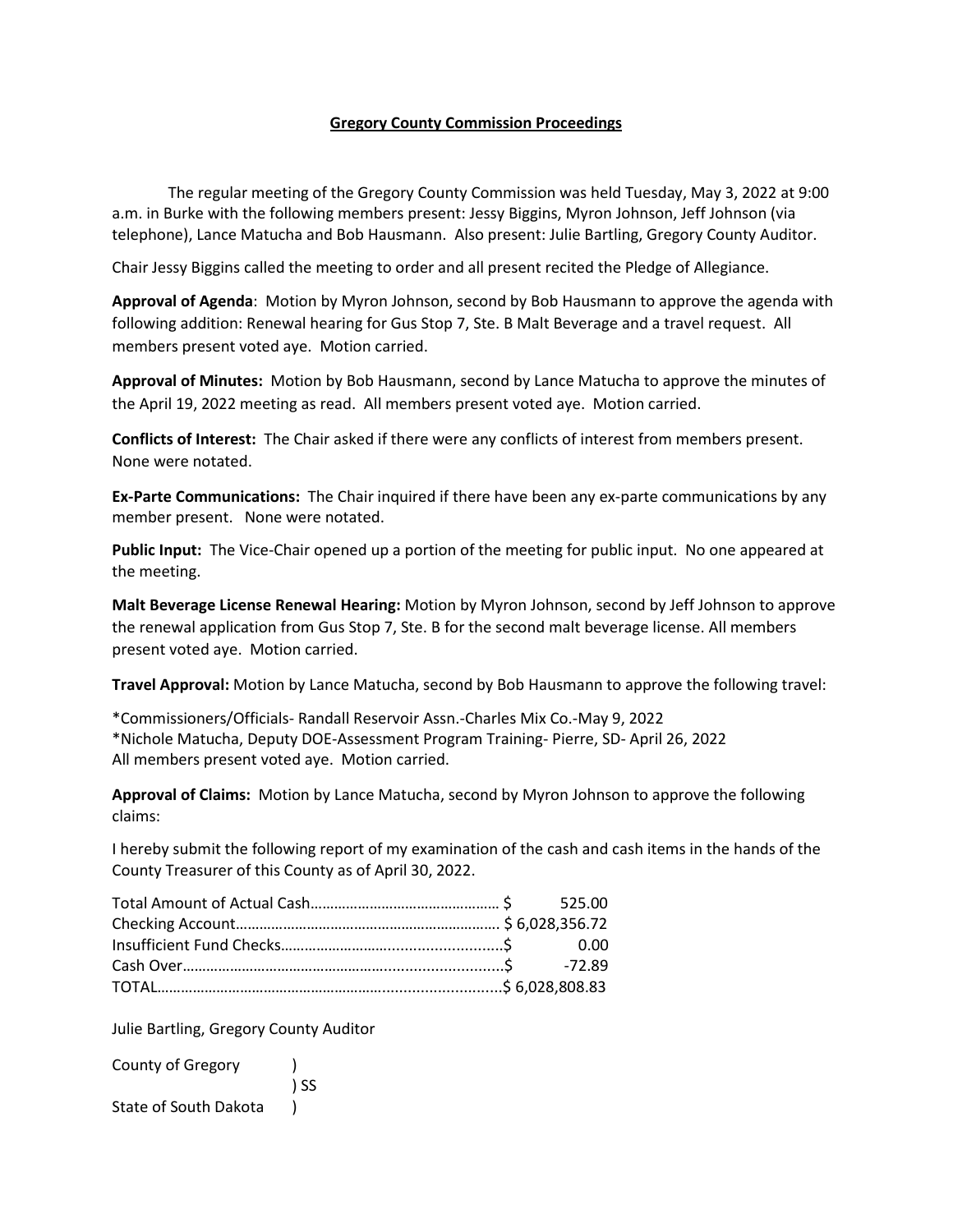Statement of fees collected in the Register of Deeds Office for the month ending April 30, 2022 in the amount of \$13,482.50.

Statement of fees collected in the Sheriff's Office for the month ending April 30, 2022 in the amount of \$935.00.

Statement of fees collected in the Clerk of Courts Office for the month ending March 31, 2022 in the amount of \$3,690.12.

## **April Payroll:**

| Wellmark \$17,432.52                | SDRS \$12,249.34                  |            |
|-------------------------------------|-----------------------------------|------------|
| AFLAC\$1,037.96                     | First National Bank \$27.91       |            |
| MN Child Support \$542.40           | SDSRP \$100.00                    |            |
| Office of Child Support \$631.79    | NE Child Support \$850.00         |            |
| 1st Fidelity Bank \$23,596.62       | Group Resources \$216.00          |            |
| GIS Benefits \$2,146.07             | Accounts Management, Inc \$534.86 |            |
| Commissioners \$3,266.04            | Auditor \$7,222.49                |            |
| Treasurer \$8,501.42                | States Attorney \$7,998.93        |            |
| Courthouse \$4,211.67               | DOE \$3,355.97                    |            |
| ROD \$7,949.98                      | VA \$720.35                       |            |
| Sheriff \$24,538.09                 | Solid Waste \$3,208.52            |            |
| Nurse \$3,826.31                    | 4-H/Youth \$2,753.01              |            |
| Weed \$420.17                       | Road/Bridge \$59,860.54           |            |
| EM&D \$1,671.12                     | 24/7 Sobriety Testing \$519.51    |            |
| Andes Central School District #11-1 | \$<br>March 2022 Apportionment    | 5,861.75   |
| Burke School District #26-2         | March 2022 Apportionment          | 72,815.05  |
| Gregory School District #26-4       | March 2022 Apportionment          | 136,530.04 |
| South Central School #26-5          | March 2022 Apportionment          | 66,543.50  |
| Dixon Township                      | March 2022 Apportionment          | 1,814.79   |
| <b>Edens Township</b>               | March 2022 Apportionment          | 1,507.04   |
| Fairfax Civil Township              | March 2022 Apportionment          | 1,005.06   |
| Jones Township                      | March 2022 Apportionment          | 1,171.07   |
| Landing Creek Township              | March 2022 Apportionment          | 524.45     |
| Pleasant Valley Township            | March 2022 Apportionment          | 2,274.67   |
| Schriever Township                  | March 2022 Apportionment          | 565.11     |
| <b>Star Valley Township</b>         | March 2022 Apportionment          | 709.94     |
| <b>Bonesteel Town</b>               | March 2022 Apportionment          | 3,002.79   |
| <b>Burke City</b>                   | March 2022 Apportionment          | 12,737.13  |
| <b>Dallas Town</b>                  | March 2022 Apportionment          | 2,746.53   |
| <b>Town Of Fairfax</b>              | March 2022 Apportionment          | 4,424.18   |
| <b>Gregory City</b>                 | March 2022 Apportionment          | 30,689.48  |
| <b>Town Of Herrick</b>              | March 2022 Apportionment          | 1,076.47   |
| South Central Water Dev. Dist.      | March 2022 Apportionment          | 1,347.15   |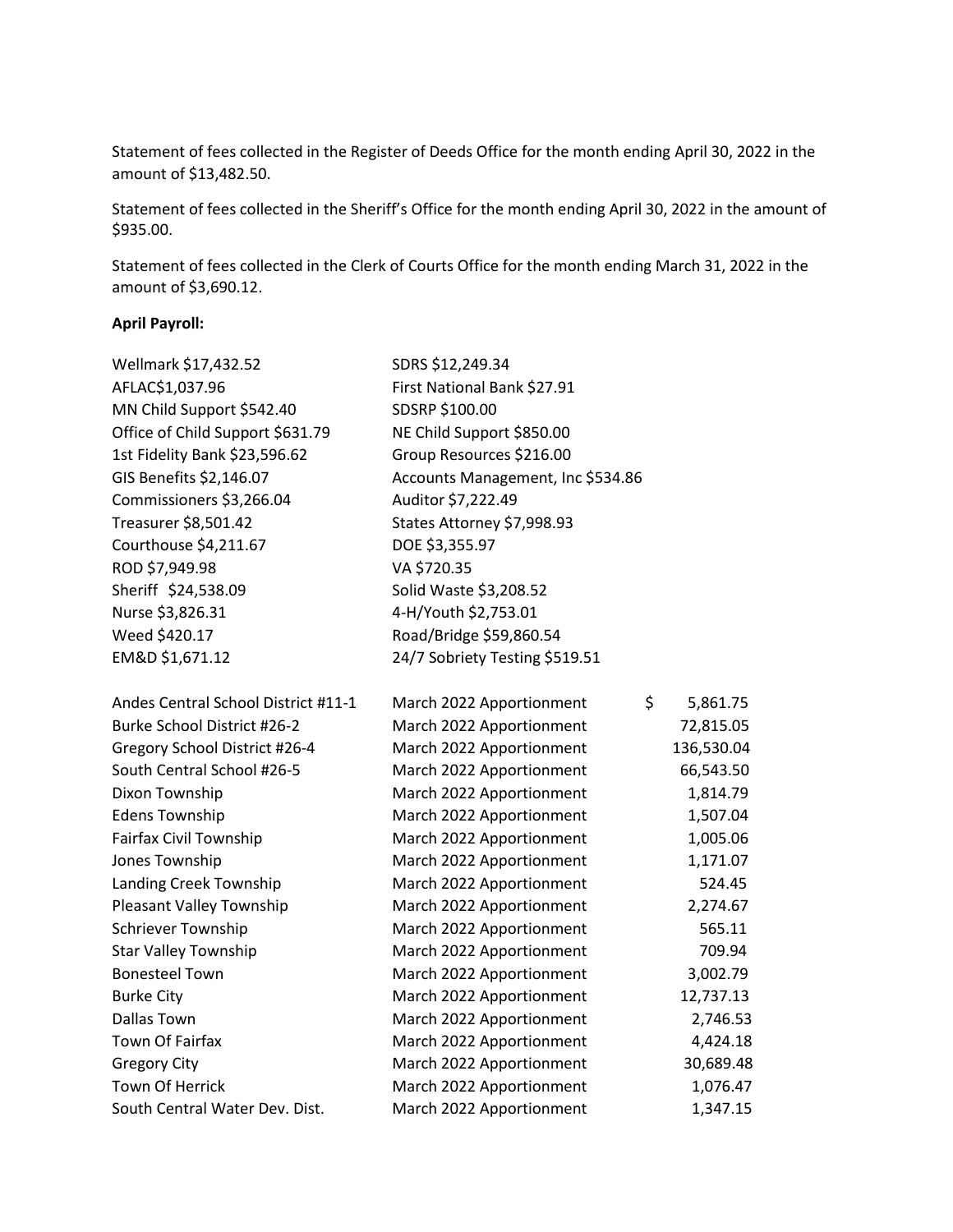| Appeara                            |                    | 222.40 R&B Supplies               |
|------------------------------------|--------------------|-----------------------------------|
| Avera Gregory Hospital             |                    | 174.00 Jail Medical               |
| Avera Gregory Hospital             | 1,134.40 Courts    |                                   |
| <b>Burke Building Center</b>       |                    | 201.96 Supplies                   |
| <b>Burke City</b>                  | 1,103.88 Utilities |                                   |
| <b>Burke Gazette</b>               |                    | 241.94 Publishing                 |
| True Value Hardware-Burke          |                    | 198.51 Courthouse Supplies        |
| <b>Butler Machinery</b>            |                    | 975.92 R&B Repairs                |
| Charles Mix Co. Sheriff            | 770.00             | Jail Prisoner Housing             |
| <b>Community Memorial Hospital</b> |                    | 250.00 Jail Medical               |
| <b>Connecting Point</b>            |                    | 809.00 DOE Repairs                |
| <b>Dallas Town</b>                 |                    | 1,068.20 R&B Supplies/Utilities   |
| <b>Diamond Mowers</b>              |                    | 727.81 R&B Repairs                |
| Election Systems & Software        |                    | 119.09 Election Supplies          |
| <b>Environmental Safety Inc</b>    |                    | 1,197.00 Solid Waste Supplies     |
| <b>Evergreen Office Solutions</b>  |                    | 33.00 SA Software Maintenance     |
| <b>Executive Management</b>        |                    | 71.25 Auditors Utilities          |
| <b>First National Bank Omaha</b>   |                    | 880.03 Supplies                   |
| Gregory Co. Treasurer              |                    | 1,310.93 Partial Payment          |
| Gregory Co. Treasurer              |                    | 65.74 Partial Payment             |
| Gregory Co. Treasurer              |                    | 2,290.93 Partial Payment          |
| Gregory Co. Treasurer              |                    | 1,733.65 Partial Payment          |
| <b>Group Resources</b>             |                    | 9.00 DOE Insurance                |
| Interstate Battery System          |                    | 125.95 R&B Repairs                |
| Jim's Garbage Service              |                    | 170.00 Courthouse Utilities       |
| Mark Katterhagen                   |                    | 9.00 Mentally III                 |
| Kennebec Telephone Company         |                    | 50.66 911 Contract Expenses       |
| <b>Kimball Midwest</b>             |                    | 777.01 R&B Supplies               |
| Lacroix Law Office                 |                    | 189.24 Mentally Ill               |
| Lucy Lewno                         |                    | 146.53 Mentally Ill               |
| <b>Lincoln County Treasurer</b>    |                    | 75.00 Mentally Ill                |
| Lincoln County Auditor             |                    | 348.66 Mentally Ill               |
| Darcy Lockwood                     |                    | 9.00 Mentally III                 |
| Main Street Auto                   |                    | 3,177.73 R&B Repairs/Supplies     |
| Marco                              |                    | 126.85 Copy Machine               |
| <b>Meyerink Farm Service</b>       |                    | 743.35 R&B Repairs                |
| <b>Midwest Fire</b>                |                    | 542.59 R&B Repairs                |
| Mr. Automotive                     |                    | 524.38 Sheriffs Repairs           |
| National Industrial & Safety       |                    | 358.00 R&B Supplies               |
| Nelson Machine & Welding           |                    | 403.03 Sheriffs Repairs           |
| Northern Truck Equipment           |                    | 667.01 R&B Repairs/Supplies       |
| Office Of Child & Family Services  |                    | 2,790.00 Nurses Contract Services |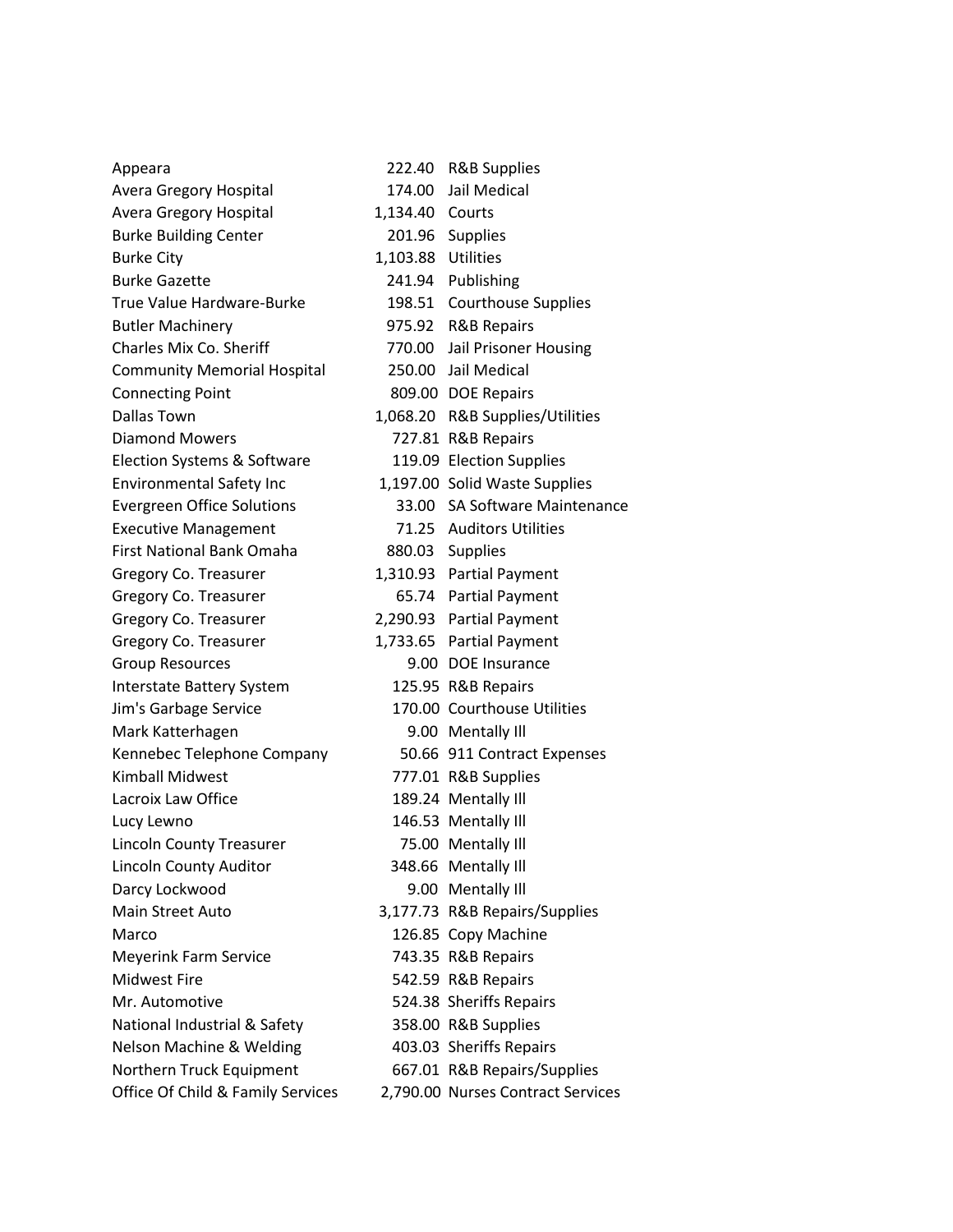| <b>Office Products Center</b> | 607.60 Supplies                          |
|-------------------------------|------------------------------------------|
| Old Pioneer Tool, Pawn, & Gun | 194.99 Sheriffs Supplies                 |
| Peterbilt Of Norfolk          | 47.00 R&B Repairs                        |
| RDO Equipment Co.             | 369.82 R&B Repairs                       |
| Redwood Toxicology Laboratory | 13.27 24/7 Supplies                      |
| Rob Kehn Trucking LLC         | 4,132.52 Gravel Hauler                   |
| Rosebud Electric Cooperative  | 293.30 Utilities                         |
| <b>Rosebud Farmers Union</b>  | 7,294.17 R&B Repairs/Supplies/Utilities  |
| S. Missouri Recycling & Waste | 504.02 Solid Waste Rentals               |
| Schreiber Law Firm Prof LLC   | 237.03 Court Appointed                   |
| Scott's Auto Repair           | 62.00 Sheriffs Repairs                   |
| <b>SDACOM &amp; PRF</b>       | 230.00 M&P Collections March             |
| Sd Dept. Of Revenue           | 112,278.06 March 2022 M.V. Rod D.L. Fees |
| Sd Public Health Lab          | 360.00 Jail Medical Expenses             |
| <b>Sd State Treasurer</b>     | 103.23 March 2022 Landfill Sales Tax     |
| Sandy J Steffen Law Office    | 403.03 Court Appointed                   |
| <b>Taylor Plumbing</b>        | 681.58 Courthouse Repairs                |
| Tripp County Water User Dist. | 30.00 R&B Utilities                      |
| True North Steel, Inc.        | 24,106.16 R&B Supplies                   |
| Us Bank Voyager Fleet System  | 2,745.02 EM&D/Sheriffs Supplies          |
| Verizon Wireless, Bellevue    | 412.10 Utilities                         |
| City Of Winner                | 10,416.00 Jail Prisoner Housing          |
| The Winner Pharmacy           | 238.49 Jail Medical                      |
| Winner Regional Healthcare    | 102.50 Jail Medical                      |
| <b>WW Tire Service</b>        | 10,753.00 R&B Repairs                    |
| Yankton Co. Sheriff's Office  | 50.00 Mentally Ill                       |

All members present voted aye. Motion carried.

**4-H Office Report:** Ashley Meyer, Administrative Assistant, gave a report to the Board of current activity in the 4-H/Extension Office. Ms. Meyer also reported on planned programs for the summer of 2022.

Progress on SDSU hiring a Youth Program Advisor has been slowed due to lack of applications.

Rose Wolf has formally informed the office that she will not return for the summer assistant position. Motion by Myron Johnson, second by Bob Hausmann to authorize Samantha Bull to work 560 hours as the lone summer assistant for 2022. All members present voted aye. Motion carried.

**Audit Findings Report:** Toby Qualm, Department of Legislative Audit, met with the Board to present the audit findings of the county's financial statements as of December 31, 2020.

**Adjourn:** Motion by Bob Hausmann, second by Myron Johnson to adjourn as a Board of County Commissioners at 10:00 a.m. and to convene as a County Board of Equalization. All members present voted aye. Motion carried.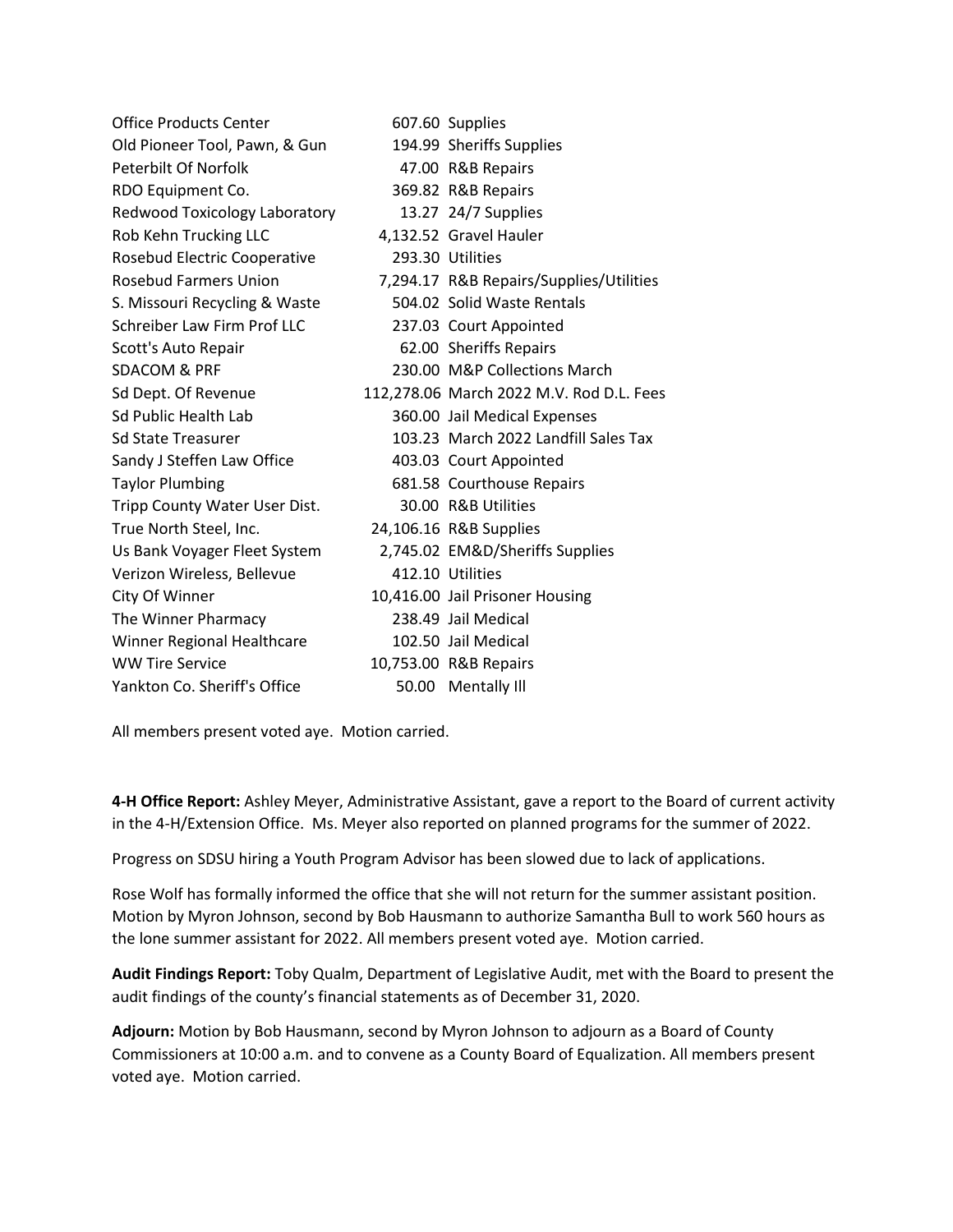**Appeal #2022-01:** Cory Smith, Record #7438, appealed the valuation of his lots/acreage in Burke City:

Lot 1 and Lot 2, Lillibridge Addition to the City of Burke

Mr. Smith cited he believes the lot value is too high in comparison to nearby properties. Nichole Matucha, Deputy DOE, provided comparisons of surrounding properties justifying to assessed value. Motion by Myron Johnson, second by Jeff Johnson to set the value at the assessor's original value. All members present voted aye. Motion carried.

**Appeal #2022-05:** An appeal from Cecil Johnson, Record #7287, was presented to the Board. Mr. Johnson requests that property be valued as ag property:

Tract 1, Johnson First Subdivision in SW1/4, Section 21-98-72

Nichole Matucha, Deputy DOE, reviewed the acreage and it's use, as well as its size.

Motion by Lance Matucha, second by Jeff Johnson to leave the parcel as NA classification and at the original assessor's value of \$61,311. All members present voted aye. Motion carried.

**Assessment Freezes:** The Board was informed applications for freeze on assessments for the elderly and disabled had been filed. The total amount of value exempted due to the freeze is \$1,104,277. Motion by Bob Hausmann, second by Jeff Johnson to approve the assessment freezes. All members present voted aye. Motion carried.

**Disabled Veteran/Spouse Exemptions:** The Board reviewed the listing of properties eligible for the exemption of property tax (\$150.000 maximum value allowed) for disabled veterans and/or spouses. Motion by Myron Johnson, second by Lance Matucha to approve the exemptions. All members present voted aye. Motion carried.

**Renewable Resource Energy System Exemptions:** The Board reviewed the list of Renewable Resource Energy Systems that qualify for a valuation discount in the 2022 year. Motion by Bob Hausmann, second by Lance Matucha to approve the exemptions. All members present voted aye. Motion carried.

**Incomplete Appeals:** The Board was informed of two appeals that were brought in, however, proper action was not taken by the local boards, therefore, the County Board could not act upon the appeals.

**Adjourn:** Motion by Bob Hausmann, second by Jeff Johnson to adjourn as a Board of Equalization for the year 2022. All members present voted aye. Motion carried.

**Reconvene:** Motion by Bob Hausmann, second by Lance Matucha to reconvene as a Board of County Commissioners. All members present voted aye. Motion carried.

**2022 County Pavement Marking Project:** Motion by Myron Johnson, second by Jeff Johnson to authorize the Chair to sign the agreement with SDDOT for striping approximately 17.5 miles of County roads at an estimated cost of \$22,528.93 (Gregory County's share). All members present voted aye. Motion carried.

**Easement:** Motion by Myron Johnson, second by Lance Matucha to approve an easement request from James and Lisa Mikkelsen to place drainage tile across the right-of-way and under the road surface of a county Road at 284<sup>th</sup> Street- legal description is contained in said easement filed in the Gregory County Register of Deed's office. All members present voted aye. Motion carried.